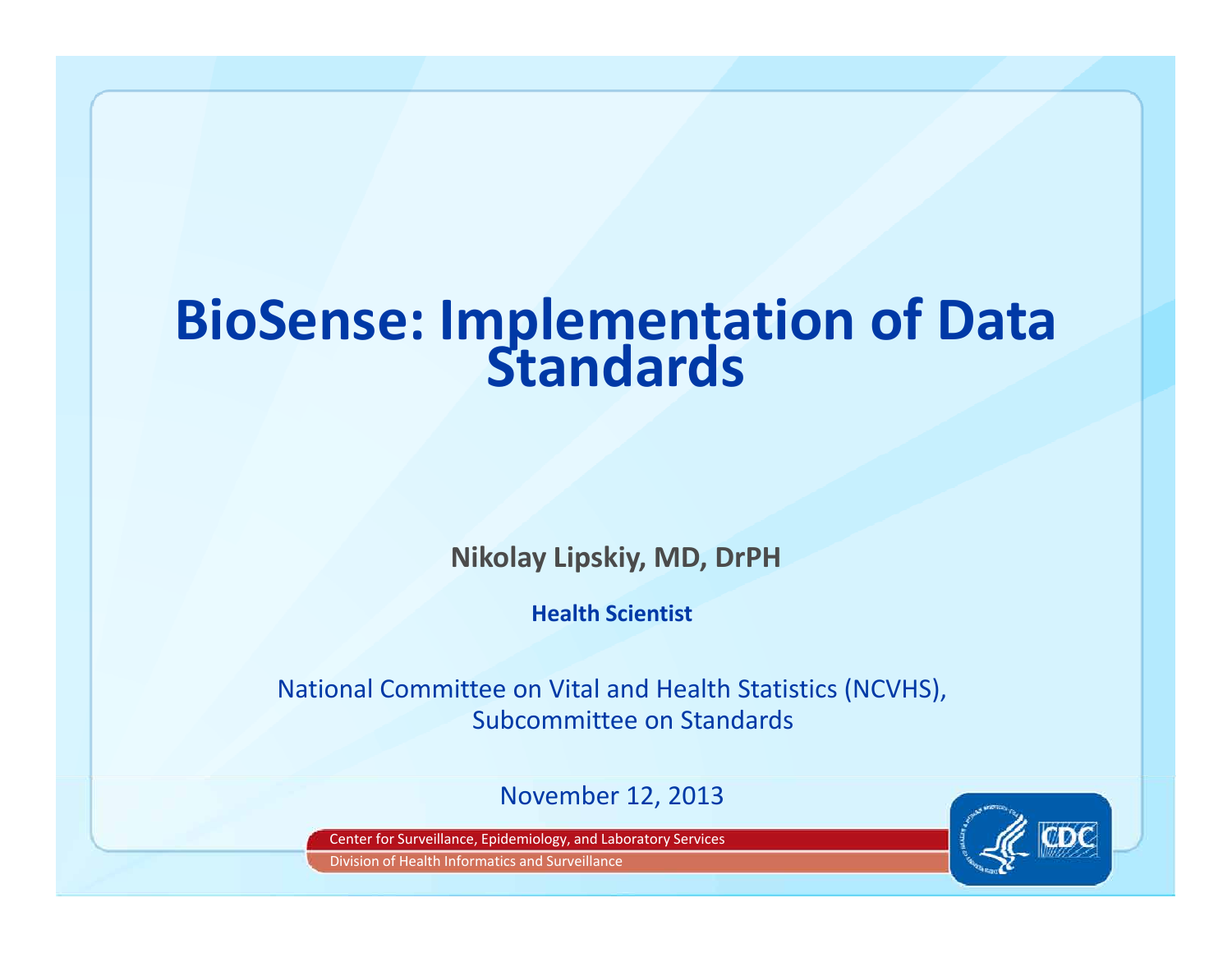# **Background**

- 1. What Is the BioSense Program?
	- • The BioSense program is a public health surveillance system that increases the ability of health officials at local, state, and national levels to efficiently, rapidly, and collaboratively monitor and respond to harmful health effects of exposure to disease or hazardous conditions1.
	- • BioSense provides public health officials a common electronic health information system with standardized tools and procedures for rapidly collecting, sharing, and evaluating information.
	- BioSense 2.0 is a CDC-led effort partnering with CSTE, ASTHO, and NACCHO to create a •user-driven, nationwide syndromic surveillance system2.
	- •Implementation of BioSense promotes utilization of standardized syndromic surveillance data

#### 2. What is the BioSense 2.0?

- •The BioSense 2.0 is the latest version of the BioSense system.
- •It is a streamlined collaborative data-exchange system that enables its users, who have agreed to share health-related data, to track health issues as they develop and to share this information quickly with other public health jurisdictions in the system.
- • BioSense 2.0 provides a mechanism to collect and share information on emergency department visits, hospitalizations, and other health related data from multiple sources, including the Department of Veterans Affairs (VA), the Department of Defense (DoD), and civilian hospitals from around the country.
- •BioSense 2.0 aims participants in exchanging data in more secure way.

Source: 1. CDC. BioSense Program. URL: http://www.cdc.gov/biosense/files/13\_242388\_K2\_DHNDI\_Biosense\_topic\_remediated%20508.pdf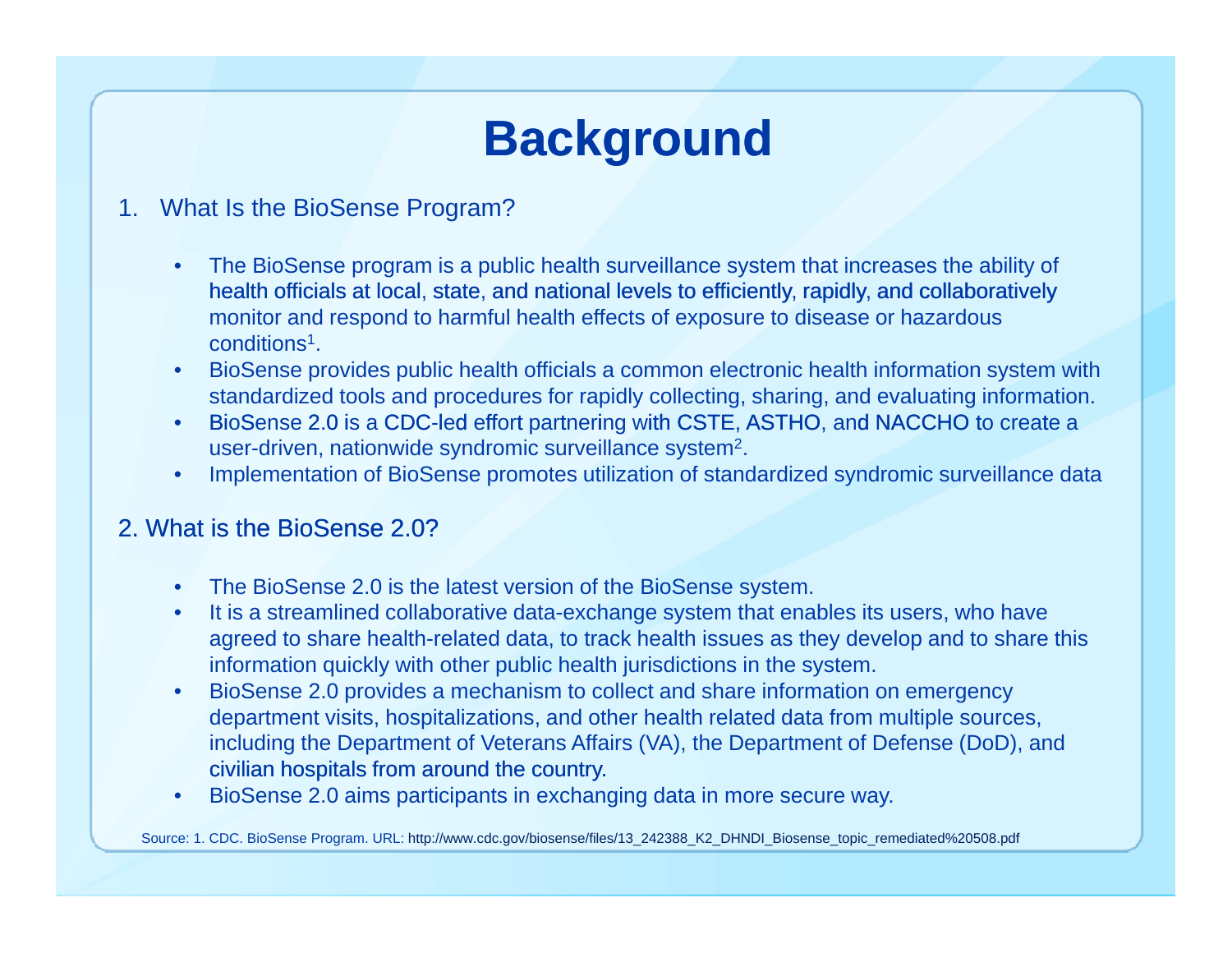# **Providing Data in a Distributed Cloud Environment**

- 1. BioSense 2.0 is the first Department of Health and Human Services system to move completely to a distributed cloud computing environment.
- 2. It was developed and is governed through an active collaboration of CDC, state and local health departments, and other public health partners
- 3. Cloud computing gives participating health departments easily managed on-demand access to a shared pool of configurable computing resources such as networks, servers, software, tools, storage, and services, with limited need for additional IT support.
- 4. Through the use of these common resources, BioSense 2.0 users gain significant efficiency, cost reduction, and information-sharing capabilities.
- 5. BioSense 2.0 enables participants to securely exchange data.
- 6. BioSense 2.0 also provides local and state users free secure data storage space, an easy-touse data display dashboard, and, most importantly, a shared environment where users can collaborate and advance public health surveillance practice.

Source: 1. CDC. BioSense Program. URL: http://www.cdc.gov/biosense/files/13\_242388\_K2\_DHNDI\_Biosense\_topic\_remediated%20508.pdf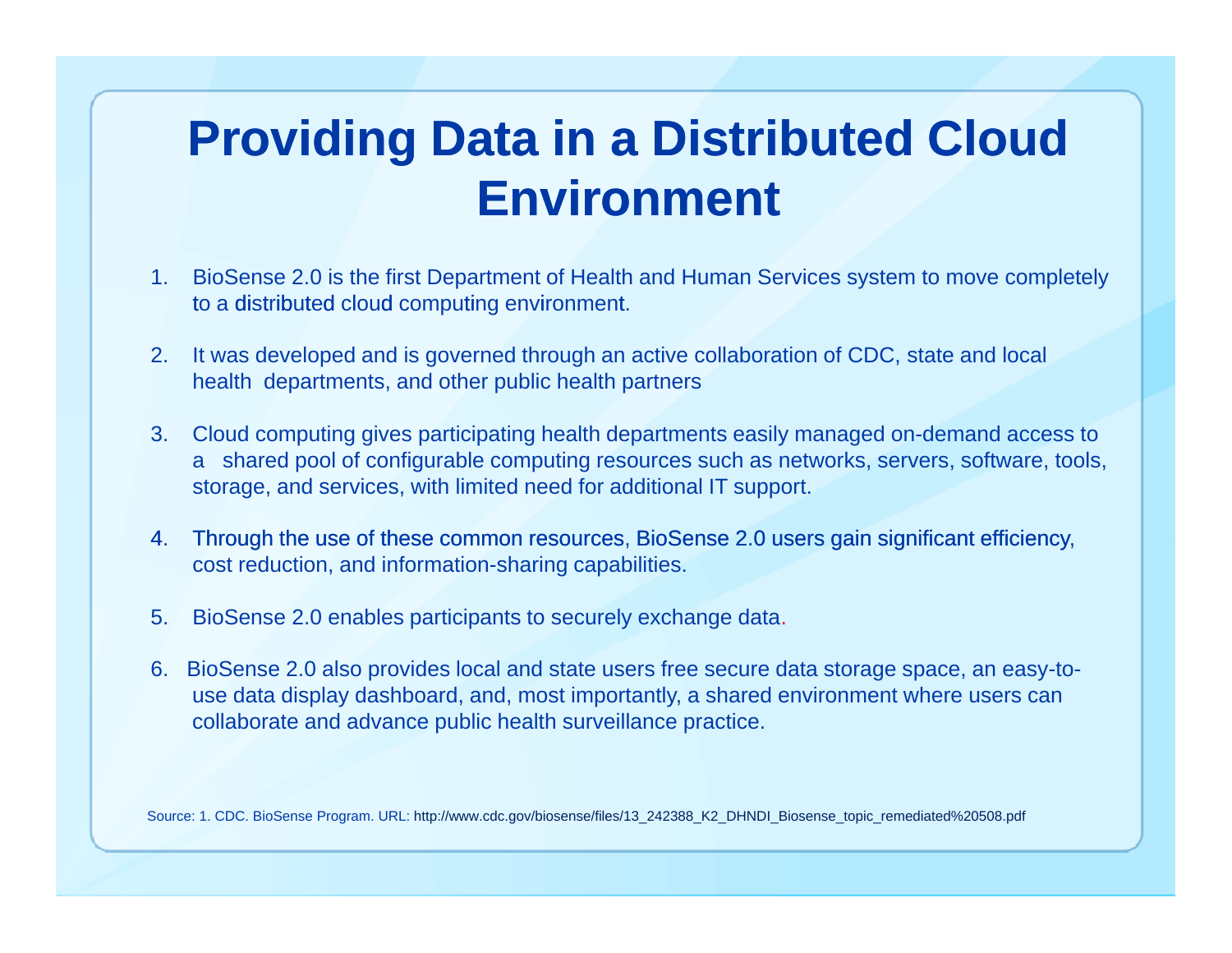### **BioSense 2.0 Signed Data Agreements**

Several States and an ever-changing number of local jurisdictions are engaged in ongoing recruitment.

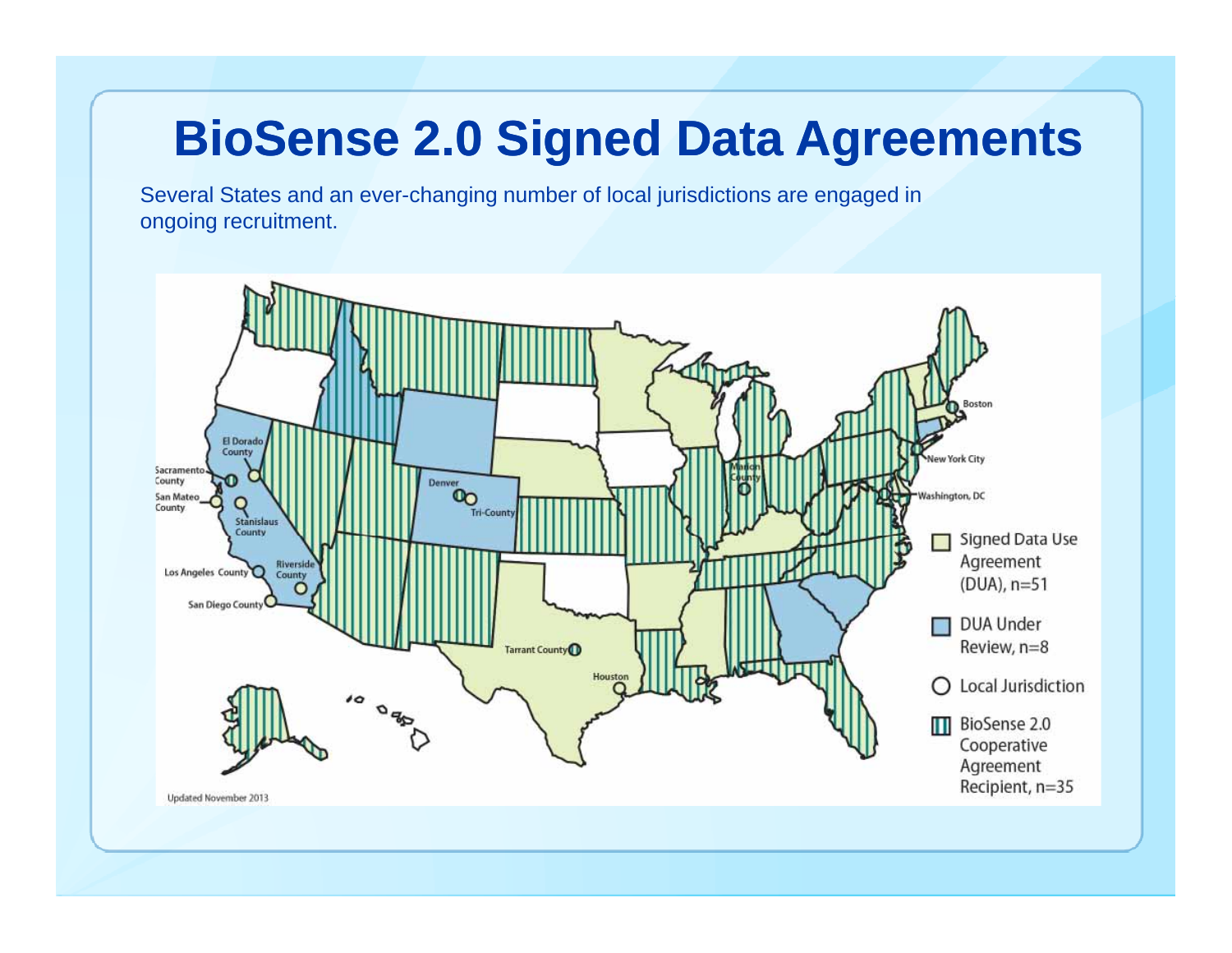# **BioSense 2.0 and Meaningful Use (MU) Requirements**

- 1. BioSense 2.0 expands the capacity of state and local health departments to support MU programs intended to expand the use of electronic health records.
- 2. The capability to submit electronic syndromic surveillance data to public health agencies and actual submission according to applicable law and practice was added as the objective into the  $CMS$  Final Rules EHR Incentive Program<sup>1</sup>
- 3. BioSense 2.0 can serve as a proxy for receiving syndromic surveillance messages in Stage 1 and 2 of MU, and enable a network of surveillance peers to share analyses and data<sup>2</sup>
- 4. Society for Disease Surveillance (ISDS) and CDC, working with partners, developed the PHIN *Messaging Guide for Syndromic Surveillance: Emergency Department and Urgent Care Data Release 1.0 (HL7 Version 2.5.1 (Version 2.3.1 Compatible))* <sup>3</sup> with a minimum data set and definitions that support syndromic surveillance practice. It was implemented by redesigned BioSense 2.0 program

Source: 1. CMS Final Rules EHR Incentive Program. URL: http://edocket.access.gpo.gov/2010/pdf/2010-17207.pdf

- 2. Public Health Information Network (PHIN) meaningful Use Fact-Sheet. Syndromic Surveillance. URL: http://www.cdc.gov/phin/library/PHIN\_Fact\_Sheets/FS\_MU\_SS.pdf
- 3. PHIN Messaging Guide for Syndromic Surveillance: Emergency Department and Urgent Care Data Release 1.0 (HL7 Version 2.5.1 (Version 2.3.1 Compatible)). URL: http://www.cdc.gov/phin/library/guides/PHIN\_MSG\_Guide\_for\_SS\_ED\_and\_UC\_Data\_v1\_0.pdf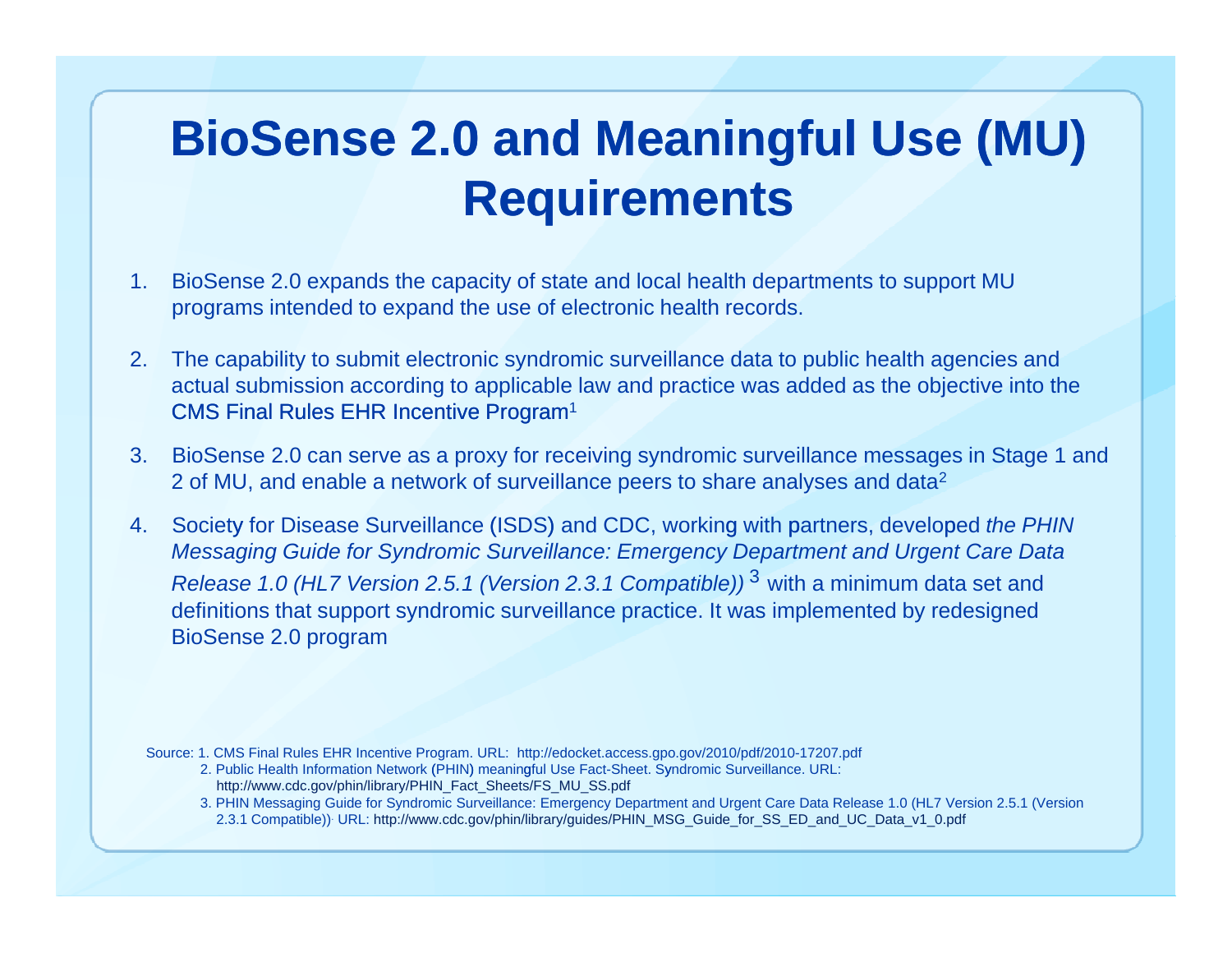### **Assuring Security, Privacy and Standardization of Syndromic Surveillance Data**

- • BioSense 2.0 promotes implementation of the *ISDS Final Recommendation: Core Processes and EHR Requirements for Public Health Syndromic Surveillance, 2011* <sup>1</sup>
- • These Recommendations guide on development of a secure and standardized data exchange environment for participants
	- $\square$  through described Business processes for
		- $\blacktriangleright$ *Data sharing partnership*
		- $\blacktriangleright$ *Conducting quality assurance*
	- **Q** by recommending Minimum Data
	- $\Box$  by recommending standards for data elements
- • The public health standard used in BioSense is the Public Health Information Network Messaging System (PHINMS) guide for public health surveillance for emergency rooms, urgent care facilities, and ambulatory clinics <sup>2</sup>
- • PHINMS allows the effective exchange of messages as a bi-directional and secure messaging platform. It provides a common approach to security requirements (such as encryption and authentication), as well as a standard method for addressing and routing content <sup>3</sup>
	- Source: 1. Final Recommendation: Core Processes and EHR Requirements for Public Health Syndromic Surveillance, 2011. URL: http://www.syndromic.org/storage/ISDSRecommendation\_FINAL.pdf
		- 2. Implementation Guide. Public Health Information Network Messaging System (PHINMS). URL:
		- http://www.cdc.gov/phin/library/resources/Tools/PHINms/PHINMS%20Implementation%20Guide%20v2%208%2002\_10\_31\_2012.pdf
		- 3. PHIN Messaging System. URL: http://www.cdc.gov/phin/tools/PHINms/installation.html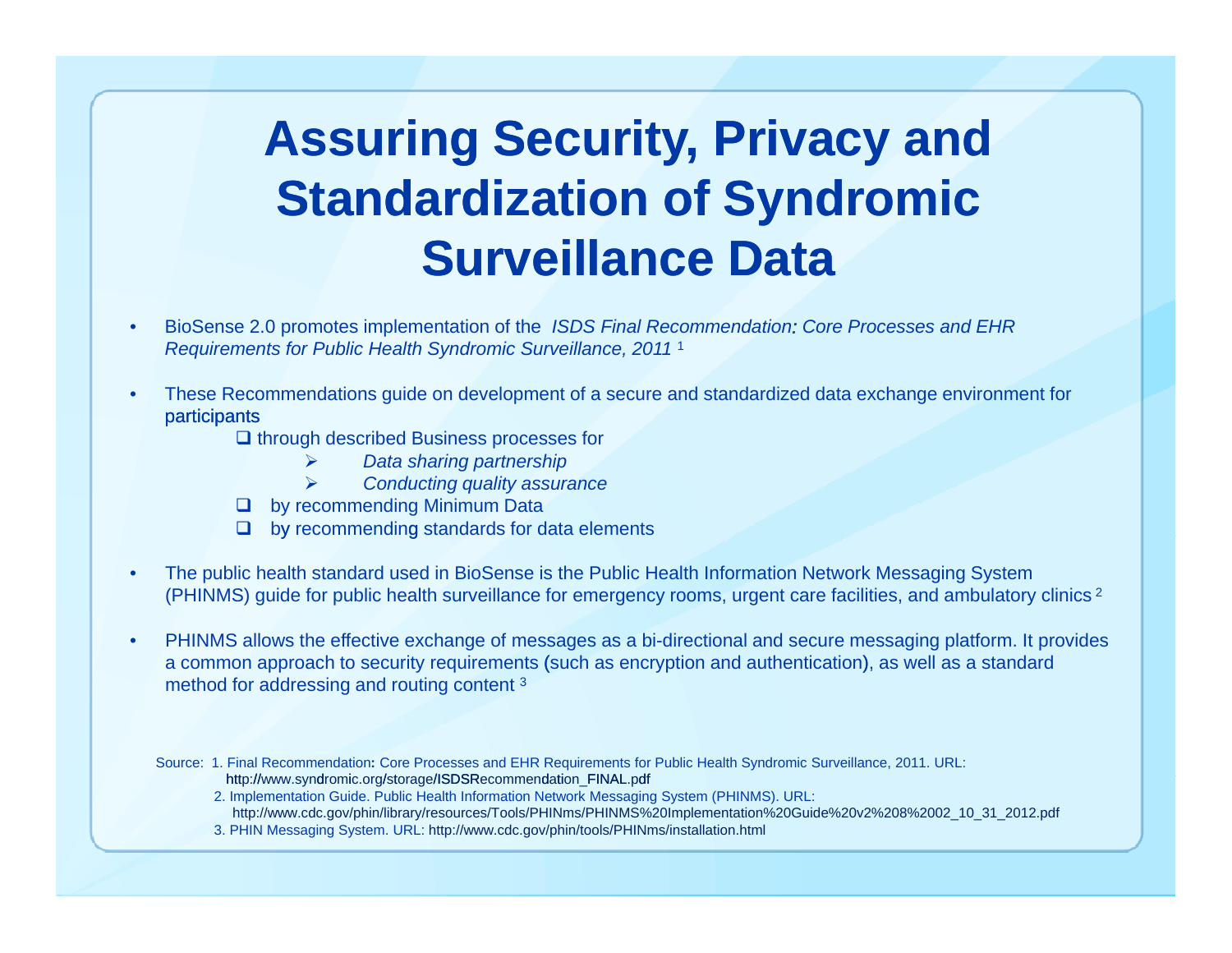### **What Security Standards Should Apply to Data Possessed by Public Health?**

#### • **Federal Information Security Management Act of 2002 (FISMA)** <sup>1</sup>

- Requires each federal agency to develop, document, and implement an agency-wide program to provide information security for the information and information systems that support the operations and assets of the agency, including those provided or managed by another agency, contractor, or other source.
- The National Institute of Standards and Technology (NIST) provides detailed information toward compliance with FISMA<sup>2</sup>

#### • **NIST Special Publications**

- Publication 800-53, *Recommended Security Controls for Federal Information Systems and Organizations,2013* <sup>3</sup>*.* This document lists the control families and the individual controls and enhancements that must be put in place and documented to maintain the security of the data.
- **The Federal Information Processing Standards Publication (FIPS) 199, Standards for Security Categorization of Federal Information and Information Systems**
	- $\triangleright$  Provides a method to determine the impact level of the information and the damage that may be done if the confidentiality, integrity, or availability is compromised.

Resources: 1. Federal Information Security Management Act of 2002. URL: http://csrc.nist.gov/drivers/documents/FISMA-final.pdf

2. NIST. FISMA- Detailed Overview. URL: http://csrc.nist.gov/groups/SMA/fisma/overview.html 3. NIST SP 800-53. Security and Privacy Controls for Federal Information Systems and Organizations. URL:

http://csrc.nist.gov/publications/PubsSPs.html#800-53

4. FISP PUB 199. Standards for Security Categorization of Federal Information and Information Systems , 2004. URL: http://csrc.nist.gov/publications/fips/fips199/FIPS-PUB-199-final.pdf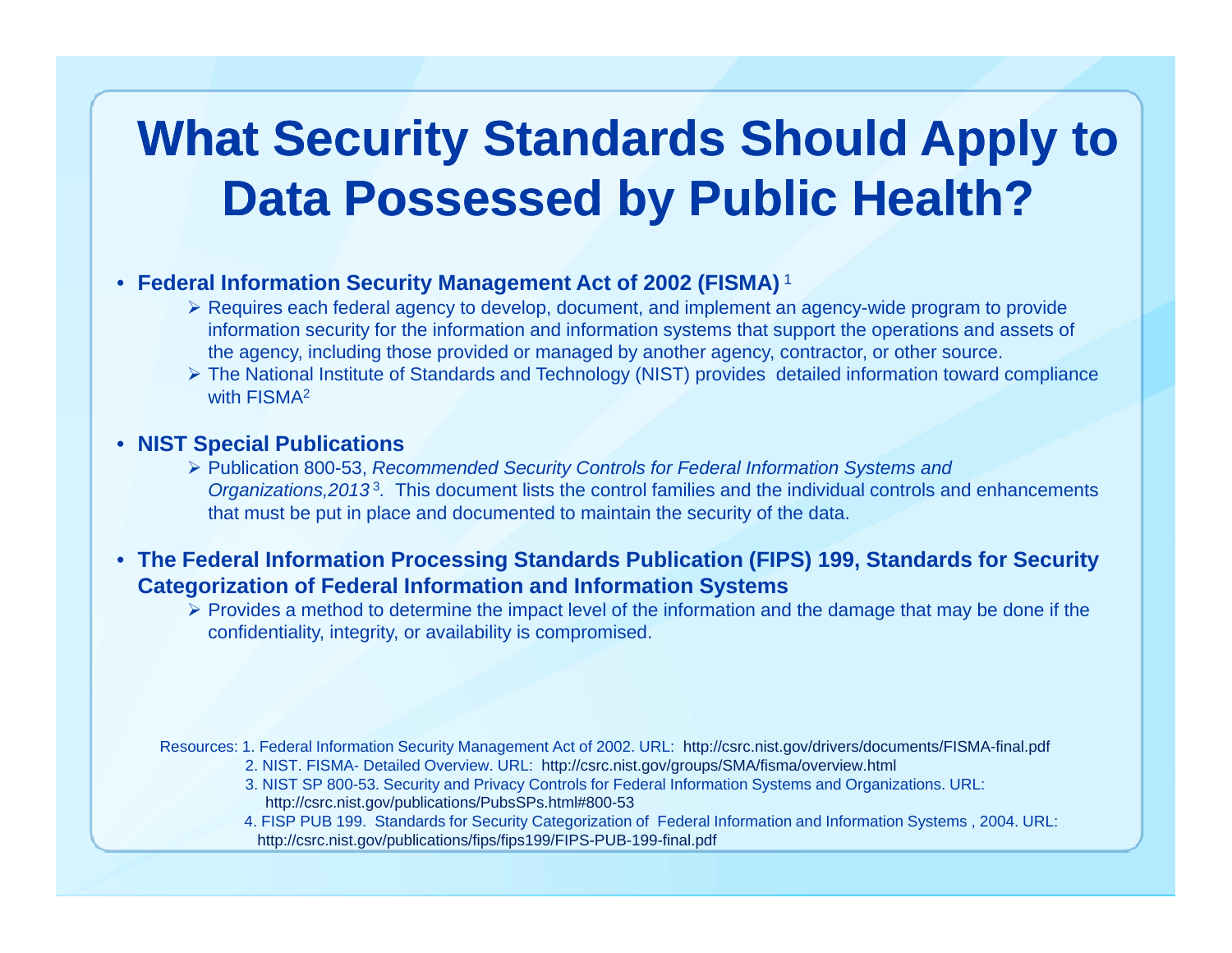#### **BioSense 2.0 Data Elements**

Recommended data elements - 32 data elements from the ISDS *Final Recommendation: Core Processes and EHR Requirements for Public Health Syndromic Surveillance, 2011\**



URL: http://www.syndromic.org/storage/ISDSRecommendation\_FINAL.pdf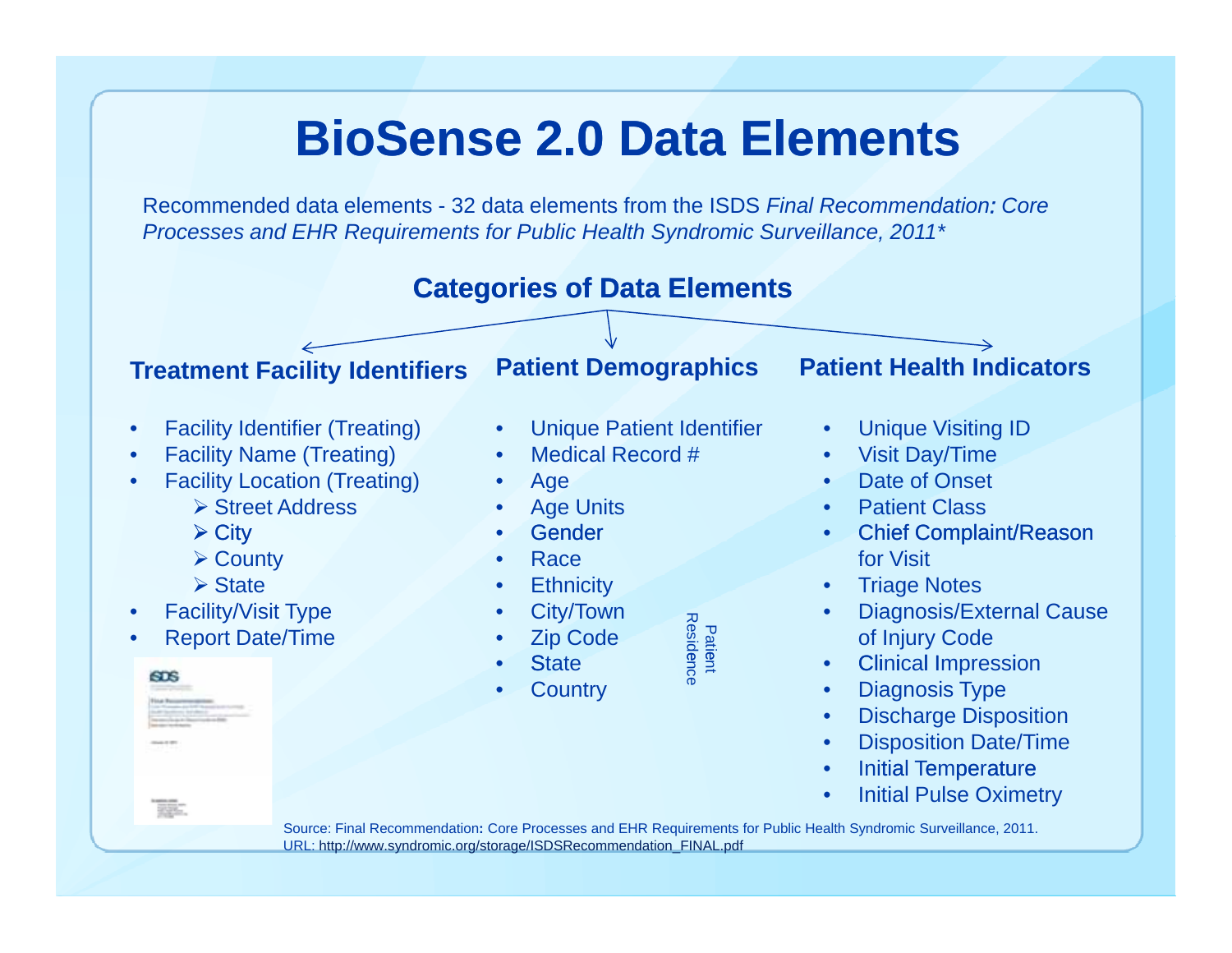### **Recommended by BioSense 2.0 Data Standards**

- • Implementing by BioSense 2.0 data elements aims participants in standardization of data exchange
- Data standards for these data elements are referenced in the ISDS Recommendations\*
- The following are examples of referenced and recommended data standards:
	- Gender- HL7 v 2.5.1 Administrative Sex (Table 0001)
	- ▶ Race- CDC Race Categories
	- Ethnicity CDC Ethnicity Group Value Set
	- Chief Complain/Reason for Visit- LOINC codes, ICD-9- Clinical Modification (CM), ICD-10-CM or free text
	- $\triangleright$  Triage Notes LOINC codes or free text
	- Diagnosis/External Cause of Injury Code- ICD-9 CM (including E- and V- codes), ICD-10-CM, SNOMED
	- **▶ Clinical Impression LOINC**

Source: Final Recommendation**:** Core Processes and EHR Requirements for Public Health Syndromic Surveillance, 2011. URL: http://www.syndromic.org/storage/ISDSRecommendation\_FINAL.pdf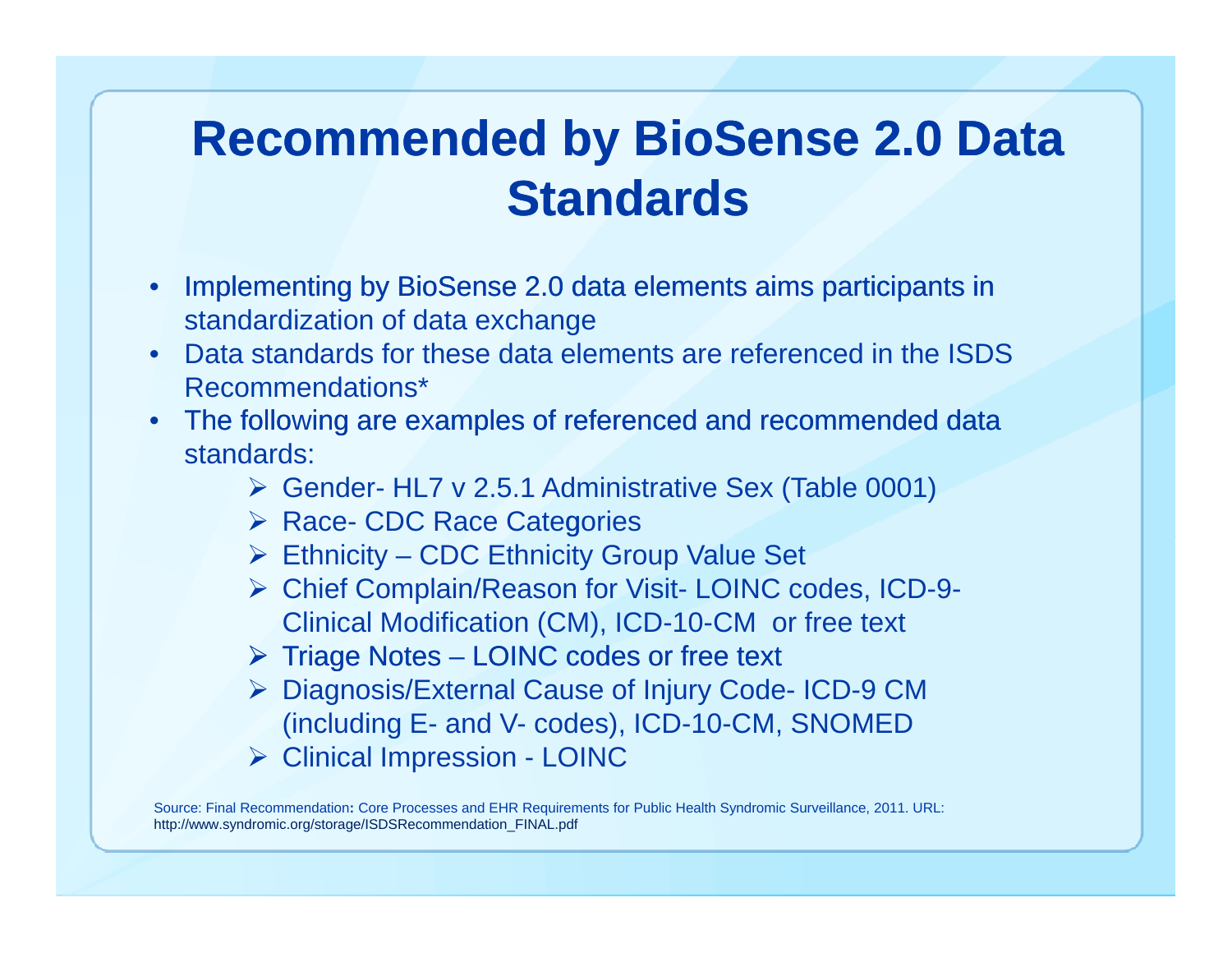#### **Syndromic Surveillance, I l t ti S d i S ill Implementation CDC Participation in Standardization of of Privacy and Security**

|                            | ------------------------------                                       |                    |                                                                                              |                                                                                       |                                         |                                                                            |
|----------------------------|----------------------------------------------------------------------|--------------------|----------------------------------------------------------------------------------------------|---------------------------------------------------------------------------------------|-----------------------------------------|----------------------------------------------------------------------------|
|                            |                                                                      |                    | LTNETHER WAIT.                                                                               |                                                                                       |                                         |                                                                            |
|                            | <b>SALES Terms Striket</b>                                           |                    |                                                                                              |                                                                                       |                                         |                                                                            |
|                            | Browne Flash Street                                                  |                    |                                                                                              |                                                                                       |                                         |                                                                            |
|                            | Data Interchange Manderds                                            |                    |                                                                                              |                                                                                       |                                         |                                                                            |
| tatus behaviliserus.       |                                                                      |                    |                                                                                              |                                                                                       |                                         |                                                                            |
| <b>Scott</b> pines         | Steel Constitute, contact                                            |                    | <b>STATE</b><br><b>CONSUMERING CONTRACTOR</b>                                                |                                                                                       |                                         |                                                                            |
| <b>AT GARD &amp; LOAN</b>  | heliusi Pitrasa dadi kasuntu Rusia itu findos Aware idasa kunisanyal |                    |                                                                                              |                                                                                       |                                         |                                                                            |
| <b>A MOST &amp; Borney</b> | <b>Beauman</b>                                                       | <b>Transporter</b> | <b>Business Co. In</b>                                                                       | $-$                                                                                   |                                         |                                                                            |
|                            | <b>Photo Productional Indian State</b>                               |                    | $-$                                                                                          |                                                                                       |                                         |                                                                            |
|                            | political chicagos, National<br>International and Board              |                    |                                                                                              |                                                                                       |                                         |                                                                            |
|                            | Antification Scient career                                           |                    |                                                                                              |                                                                                       |                                         |                                                                            |
|                            | the locates enforcement<br><b>Concision in Oderator</b> (and         | u v                | <b>BLUE GALL</b><br><b>COMMERCIAL</b>                                                        |                                                                                       |                                         |                                                                            |
|                            | and cleanar made risk.<br>and the seconds.                           |                    | mit und Art                                                                                  |                                                                                       |                                         |                                                                            |
|                            | <b><i><u>Filter-traffer</u></i></b><br>Border restraints like        |                    |                                                                                              |                                                                                       |                                         |                                                                            |
|                            | which challenges at \$12.7<br>contractor \$1.4                       |                    |                                                                                              |                                                                                       |                                         |                                                                            |
|                            |                                                                      |                    |                                                                                              |                                                                                       |                                         |                                                                            |
|                            | <b>Ford Personal</b>                                                 |                    |                                                                                              |                                                                                       | <b>Assessor (VALITY)</b>                |                                                                            |
|                            |                                                                      | ۵Ŵ                 |                                                                                              |                                                                                       |                                         |                                                                            |
|                            | <b>Products</b>                                                      |                    | $\mathbf{r} = \mathbf{r}$                                                                    |                                                                                       |                                         |                                                                            |
|                            |                                                                      |                    |                                                                                              |                                                                                       |                                         |                                                                            |
|                            |                                                                      |                    |                                                                                              |                                                                                       |                                         |                                                                            |
|                            |                                                                      |                    | <b>Britannich School</b>                                                                     |                                                                                       |                                         | --                                                                         |
|                            |                                                                      |                    | three departs.<br><b>Lodge to Herman</b>                                                     | the company's and the company's state of                                              | A moderation                            | 31 mm (2)                                                                  |
|                            |                                                                      |                    | <b>Good Association</b><br><b>Holland Color</b><br><b>State Shown</b><br><b>Subscription</b> |                                                                                       | Principal distance and end and state of |                                                                            |
|                            |                                                                      |                    | <b>WA RAVENS</b><br><b>COMMERCIAL</b><br><b>Marshall</b>                                     |                                                                                       |                                         |                                                                            |
|                            |                                                                      |                    | <b>Jack American Streets</b><br>-Summer<br><b>The Freest State Sale Territory</b>            |                                                                                       |                                         |                                                                            |
|                            |                                                                      |                    |                                                                                              | the most located for an on-standard of children and a country of which                |                                         |                                                                            |
|                            |                                                                      |                    |                                                                                              | and can be for all of the contract and                                                |                                         |                                                                            |
|                            |                                                                      |                    | <b>Southern</b><br>===                                                                       | $-0.000000$                                                                           | <b>SHAW</b>                             |                                                                            |
|                            |                                                                      |                    |                                                                                              |                                                                                       |                                         |                                                                            |
|                            |                                                                      |                    |                                                                                              |                                                                                       | Windows Print, 14 (200)                 |                                                                            |
|                            |                                                                      |                    | <b>MAR JOTT</b>                                                                              |                                                                                       |                                         | <b>PERSONAL PROPERTY</b>                                                   |
|                            |                                                                      |                    | $-100000000$<br>27. Anti-debut has clinical                                                  | ---<br>stewart lands of                                                               |                                         | <b>SHEET DESCRIPTION</b><br>10091200110                                    |
|                            |                                                                      |                    | T. 241 april construction                                                                    | age inclinedness foundered                                                            |                                         | 14941-0011-016                                                             |
|                            |                                                                      |                    | 17 Million and Printers and Art and                                                          | and that the ac-                                                                      | ٠                                       | THE REAL PROPERTY<br>$\sim$                                                |
|                            |                                                                      |                    | TO AND COURS USE CREAT                                                                       | $\frac{1}{2} \left( \frac{1}{2} \right)^2 + \frac{1}{2} \left( \frac{1}{2} \right)^2$ | ٠                                       | <b>STARTING</b><br><b>CONTRACTOR</b><br>1104001-12020-0-02<br><b>USANE</b> |

- CDC Office of Public Health Scientific Services (OPHSS) leads and coordinates CDC participation is development and implementation of syndromic surveillance standardization, gathering privacy and security recommendations
- The OPHSS Standards and Interoperability program works with internal and external to CDC partners on assessment and sharing privacy and security rules as it regulated by HIPAA, HHS, ONC etc.<sup>1</sup>
- Also, this program works with internal and external to CDC partners on assessment and sharing Syndromic Surveillance Data Interchange Standards through a publicly available web site<sup>2</sup>
- CDC Vocabulary and Distribution System (VADS)<sup>3</sup> maintains a repository of standardized syndromic surveillance value sets and gathers through a publicly available web site 3

Sources: 1. Public Health Information Network, PHN. Data Interchange Standards. HIPAA Privacy and Security Rules for Public Health Data Exchange. URL: http://www.cdc.gov/phin/resources/standards/data\_interchange.html

- 2. Public Health Information Network, PHN. Data Interchange Standards. Surveillance. Syndromic Surveillance. URL: http://www.cdc.gov/phin/resources/standards/data\_interchange.html
- 3. PHIN Vocabulary and Distribution System (VADS). Value sets associated with PHIN Messaging Guide for Syndromic Surveillance. URL: http://phinvads.cdc.gov/vads/ViewView.action?id=1FF0B1F8-F796-E211-89A9-0017A477041A